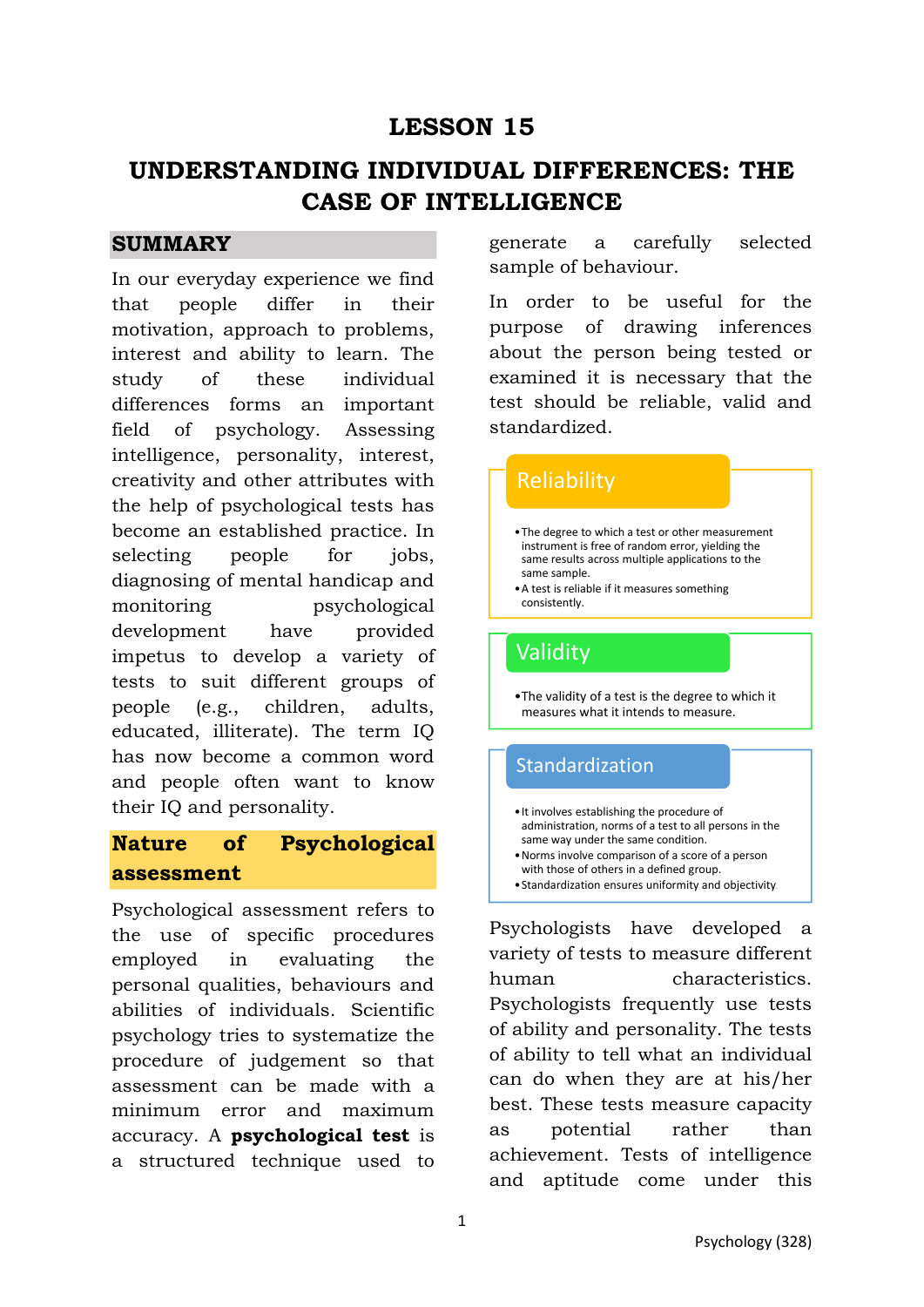category. Aptitude refers to the ability of a person to learn a particular kind of skill required in a specific situation. Personality tests measure the characteristic ways of thinking, feeling and behaving.

### **The Concept of Intelligence**

There are very few things which are so obvious and illusive as 'intelligence.' The differences in intellectual achievement are expressed in performance. If we collect information about people's intelligence from a large sample and examine the pattern of distribution, a large majority of the people fall in the middle range while a small proportion lies in extreme categories. Observe the graph given below. Similarly, very few people have extraordinary level of intelligence. Similarly, very few people come in the categories of profound and severe retardation.



Intelligence is abstract in nature. Binet and Simon in 1905 were asked by the French Minister of Public Instruction to help in teaching mentally retarded children. These psychologists considered it necessary to measure intelligence for identifying these mentally retarded children. They tested children with the help of a

test and compared their scores with the average score obtained by normal children at each age level. Children who were two mental-age years behind their chronological age were considered as "retarded."Most researchers relate intelligence to the following broad classes of abilities:



The various view points about intelligence may be put into two broad categories namely psychometric or factor theories and process-oriented views. Factor theories try to identify the factor (s) constituting intelligence, and process theories describe intelligence in terms of the specific tasks, processes or operations involved in intellectual functioning.

Thurstone proposed that intelligence consists of 7 factors namely, verbal comprehension, word fluency, number, space, associative memory, perceptual speed and induction (or general reasoning).

## **Factorial Viewpoint in Intelligence**

Here Factor analysis is used to uncover the structure of Intelligence. Thurstone developed a test of perceptual speed and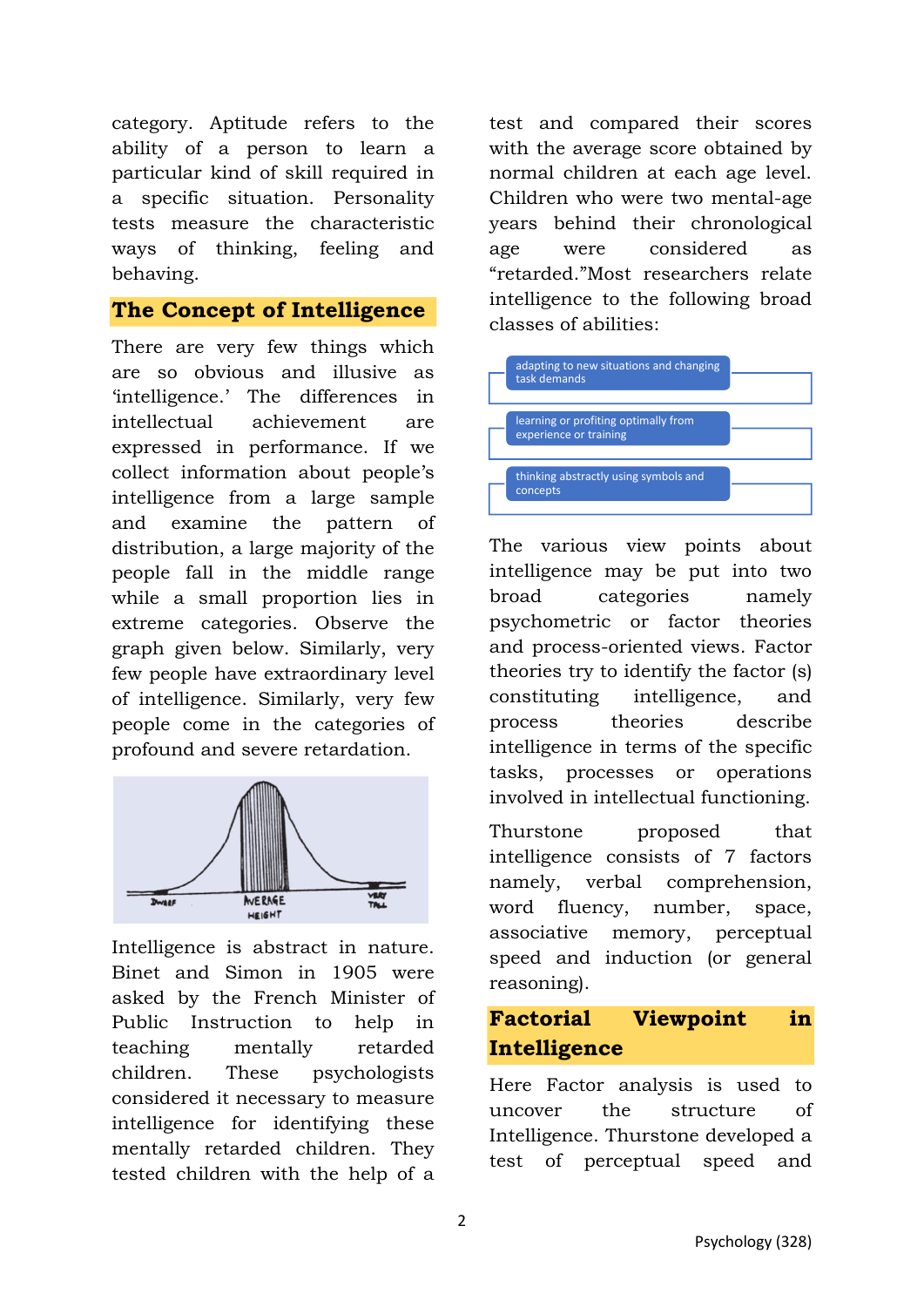induction (or general reasoning). He developed a test of Primary Mental Abilities (PMA) to measure these factors.



### **The Structure of Intellect**

factors.

Guilford gave the structure of Intellect (SI) model. This model classifies intellectual traits along main three dimensions. The traits are briefly described in the diagram below:

| <b>Operations</b> | • include cognition, memory,<br>divergent production<br>(creativity), convergent<br>production, and evaluation.                                                                            |
|-------------------|--------------------------------------------------------------------------------------------------------------------------------------------------------------------------------------------|
| Contents          | •refers to the nature of the<br>materials or information on<br>which operations are<br>performed. These include<br>visual, auditory, symbolic,<br>semantic and behavioural and<br>Figural. |
| <b>Products</b>   | • refers to the form in which<br>information is processed by a<br>person. Products are classified into<br>units, classes, relations, system<br>transformations and implications.           |

The factorial viewpoint presents a view of intelligence in terms of trait organisation.

Using factor analysis, Anastasi has rightly concluded that human intelligence consists of "that combination of cognitive skills and knowledge demanded, fostered, and rewarded by the experiential context within which the individual functions."

### **Intelligence as a process**

#### Triarchic Theory

Robert Sternberg analysed intelligence in three aspects i.e. componential, experiential and contextual.

**componential** includes - meta component or higher order control processes, performance component, acquisition component and transfer component

**experiential** one refers to the way people's mental world and the outer or external world are related to each other

**contextual** (practical intelligence) refers to the way individuals share their environments, adapt to them and try to get maximum from the available resources.

## Theory of Multiple intelligence

Haward gardner says that intelligence is not a single entity, rather there are multiple intelligences each distinct from others. He has so far identified eight types of intelligence: linguistic, logical, mathematical, spatial, musical, bodily-kinesthetic, interpersonal, intrapersonal and natural .

## **Intelligence in the noncognitive domains**

Wisdom - It comprises a unique blend of cognitive, interpersonal, social and personality attributes. It is achieved as a result of successfully negotiating the conflict between integrity and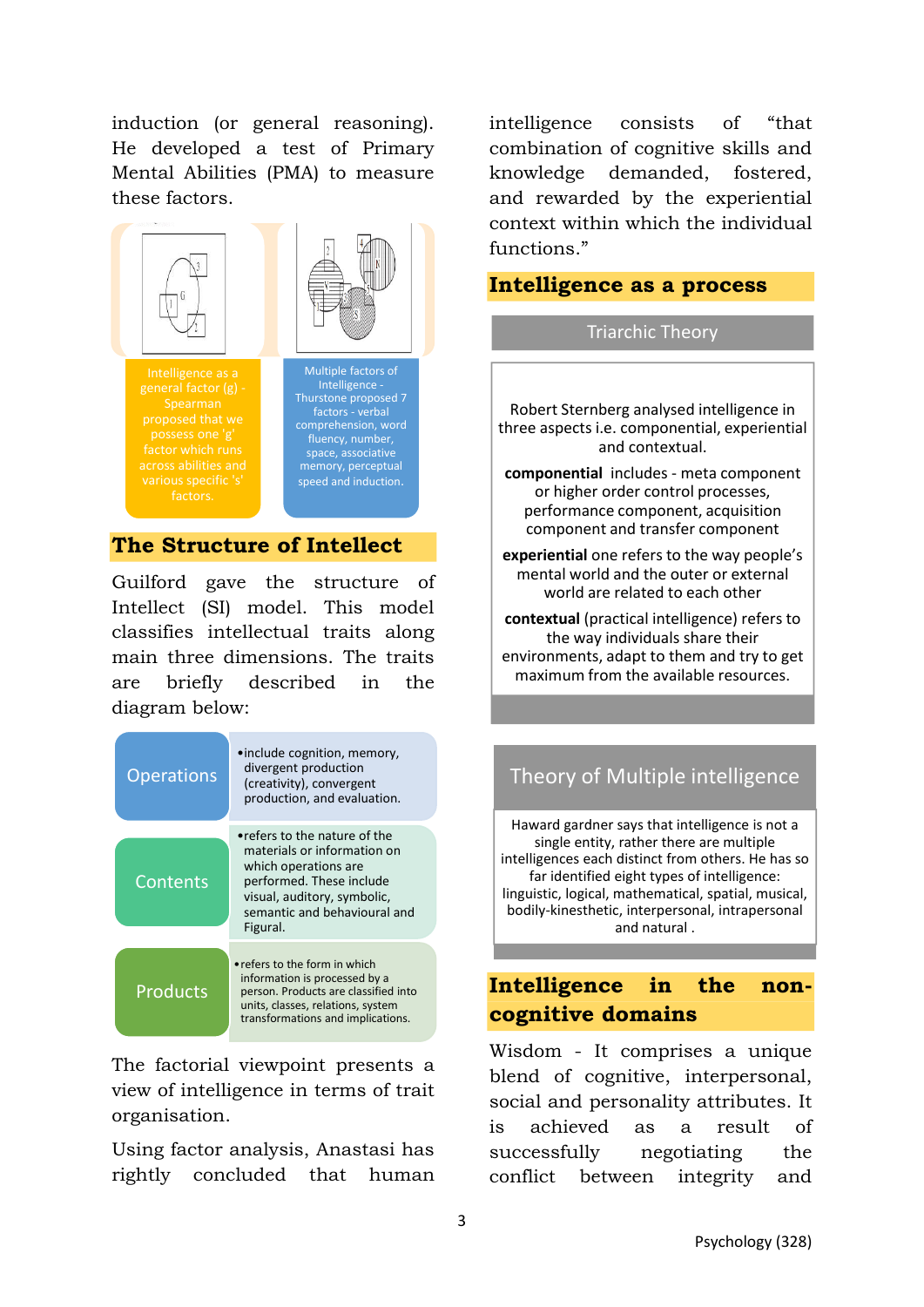despair or as a result of transcendence of preoccupation with one's self. It is knowledge that effectively integrates emotional and cognitive components.

Practical wisdom - It emphasizes on the practical achievement of personal goals, plans and intentions. It is characterized by a flexible and applied concern for the practical contingencies, especially in the face of uncertainty.

Social Intelligence - It represents the efforts of an individual to solve the problems of daily life and work toward the desired goals.

Emotional Intelligence - It is defined as the ability to monitor one's own and other's feelings and emotions, to discriminate among them and to use this information to guide one's thinking and action. People high on emotional intelligence show greater degree of emotional self-awareness, manage emotions well, harness emotions productively, have empathy and handle relationships effectively.

### **Intelligence test**

Intelligence test can be classified into verbal and non-verbal (performance) and individual and group tests. The performance tests are used for the assessment in case of illiterates and people with certain types of physical handicap. Individual tests are those which can be administered on one person at a time and group tests can be administered simultaneously on several persons.

# Standford-Binet Intelligence Test

- In 1916. Terman and his associates revised the Binet-Simon Test at Standford University.
- Currently it is in it 4th Edition S-B IV.
- 15 tests selected to represent four major cognitive areas: verbal reasoning, abstract/visual reasoning, quantitative reasoning, and short-term memory.
- The age range covered is 2 Years to 18+.
- The basal age and ceiling age are calculated.
- Currently, Standard Age scores (SAS) are given for all 15 tests.

# The Wechsler Scales

Developed by David Wechsler for adult and children.

used as measures of general intelligence as well as a possible aid in psychiatric diagnosis.

Current version for adult WAIS-R covers age 16 to 74 years

Current version for children WISC-III covers age 6 to 16 years 11 months

Wechsler Pre-school and Primary Scale of Intelligence-Revised (WPPSI) which covers the range of 3 years to 7 years and 3 months

#### **Draw-A-Man Test**

Developed initially by Goodenough, this nonverbal test requires the the test taker to draw or make a picture of a man. Credit is given for the inclusion of individual body parts, clothing details, proportion, perspective, and similar features, Moderate reliability and validity have been reported for this test. In India Pramila Phatak has developed norms for this test.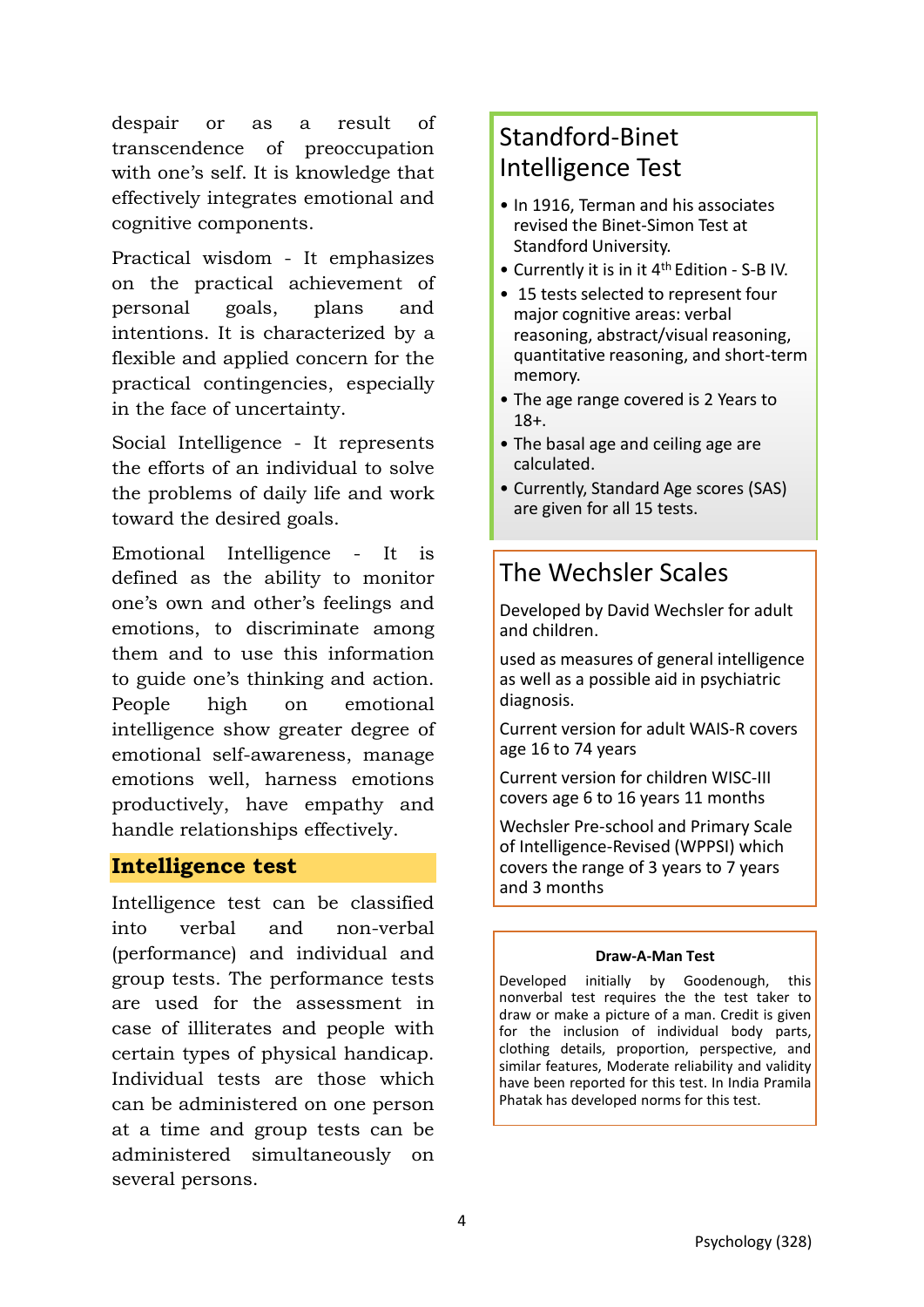#### Raven's Progressive Matrices

•It measures general intelligence or 'g' factor.

- •It consist of a set of matrices, or arrangement of design elements into rows and columns
- from each of which a part has been removed. •The easier items require accuracy of discrimination; the more difficult items involve analogies, permutations and alternations of
- patterns, and other logical relations. •It is available in three forms differing in the level of difficulty –
- •Standard Progressive Matrices (SPM) for age 6 and 80 years
- •The Coloured Progressive Matrices (CPM) for younger children and for special groups
- •The Advanced Progressive Matrices (APM) is for adolescents and adults,

### **Uses of Intelligence Test**

Intelligence tests are used in many settings to help in a number of activities such as-

**Selection of people for various jobs** - in most of the procedures of personnel selection assessment of intelligence constitutes an important component. With the help of intelligence tests applicants' intelligence level is assessed and the results are used by the employer in the process of decision making about the applicants.

#### **Diagnosis of mental handicap** -

in most of the procedures of personnel selection assessment of intelligence constitutes an important component. With the help of intelligence tests applicants' intelligence level is assessed and the results are used by the employer in the process of decision making about the applicants.

**Guidance and counselling, and research in the area of intellectual development** - Career of vocational guidance is assuming an important role in the context of education. In this context, psychologists use intelligence tests to assess the capability of the people and use this information in deciding about the choice of career options.

## **Explaining differences in human**

Studies indicate that the scores of more closely related people are quite similar. In particular the evidence from the studies of adopted children and of identical twins separated early in life and raised in different homes show this trend. The studies of environmental deprivation and enrichment have indicated the effects of environmental factors on IQ. Interestingly females are found to score higher than males with respect to verbal abilities while males tend to score higher in visual-spatial abilities. Such differences may reflect the evolutionary history of human species.

Another issue about the group differences relates to the cultural bias of intelligence tests. It has been argued that many of the tests have been developed in western cultural context. As a result, children familiar with western cultural context score higher than those who are not